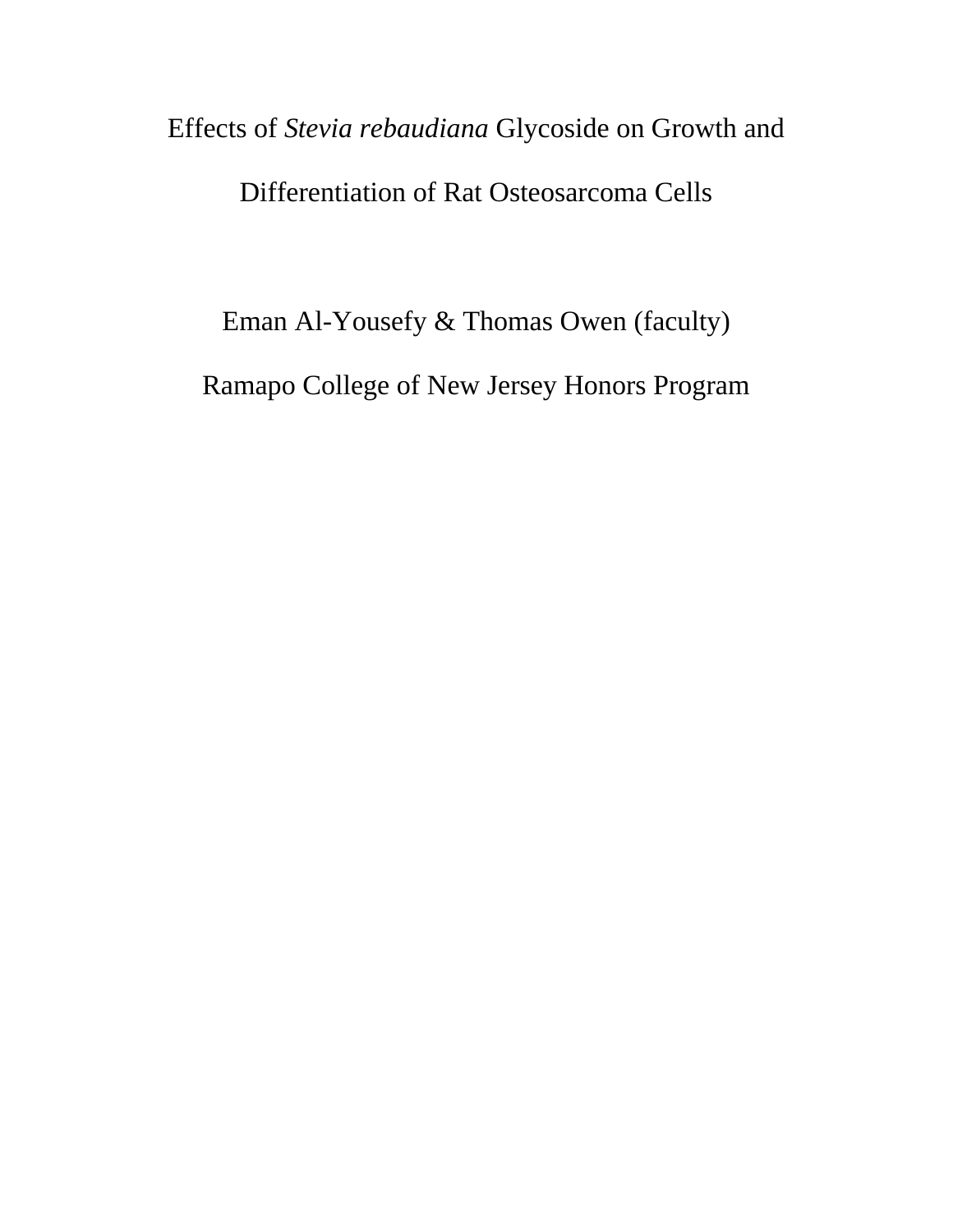**Abstract:** In order to determine whether stevia extract has any biochemical effect on the behavior of cancer cells, rat osteosarcoma cells (ROS 17/2.8) were treated with varying concentrations of the active glycoside of the sweetener, steviol, for various times over the course of 9 days. The treated cultures were assayed for cell density and for the osteoblastic marker enzyme alkaline phosphatase via spectrophotometry. These two measurements can give insight into the effect of steviol on cell growth and osteoblastic differentiation respectively. Cell density was observed to increase with exposure to greater concentrations of steviol, especially with increased longevity of exposure of 9 days ( $p= 0.0002$ ) which indicates the cells engaged in proliferative activity. However, alkaline phosphatase levels were found to significantly decrease with increased exposure, with the greatest cell responsivity to steviol treatment being observed on day 6 ( $p=5.38*10^{-24}$ ). This inverse relationship between cell proliferation and a differentiation marker is not surprising given that proliferation needs to decrease in order for cells to differentiate. However, further studies are needed to investigate why this common sweetener appears to increase the proliferation of tumor-derived cells.

**Introduction:** *Stevia rebaudiana* is an herbaceous plant in the sunflower family native to the grassland biomes of Brazil and Paraguay. The plant has a long history of use for its leaves which have a very potent sweetness to them, often described as having 300-fold the sweetness of cane sugar. However, the human body is unable to metabolize the glycosides responsible for the sweetness of the leaves during digestion; therefore, the sweeteners derived from stevia have no caloric value, making them an appealing option for diabetics and others that are health conscious looking for an anti-hyperglycemic sweetener<sup>1</sup>. In 2008, the Food and Drug Administration approved the use of stevia extract as a sweetener, categorizing it: 'generally recognized as safe.'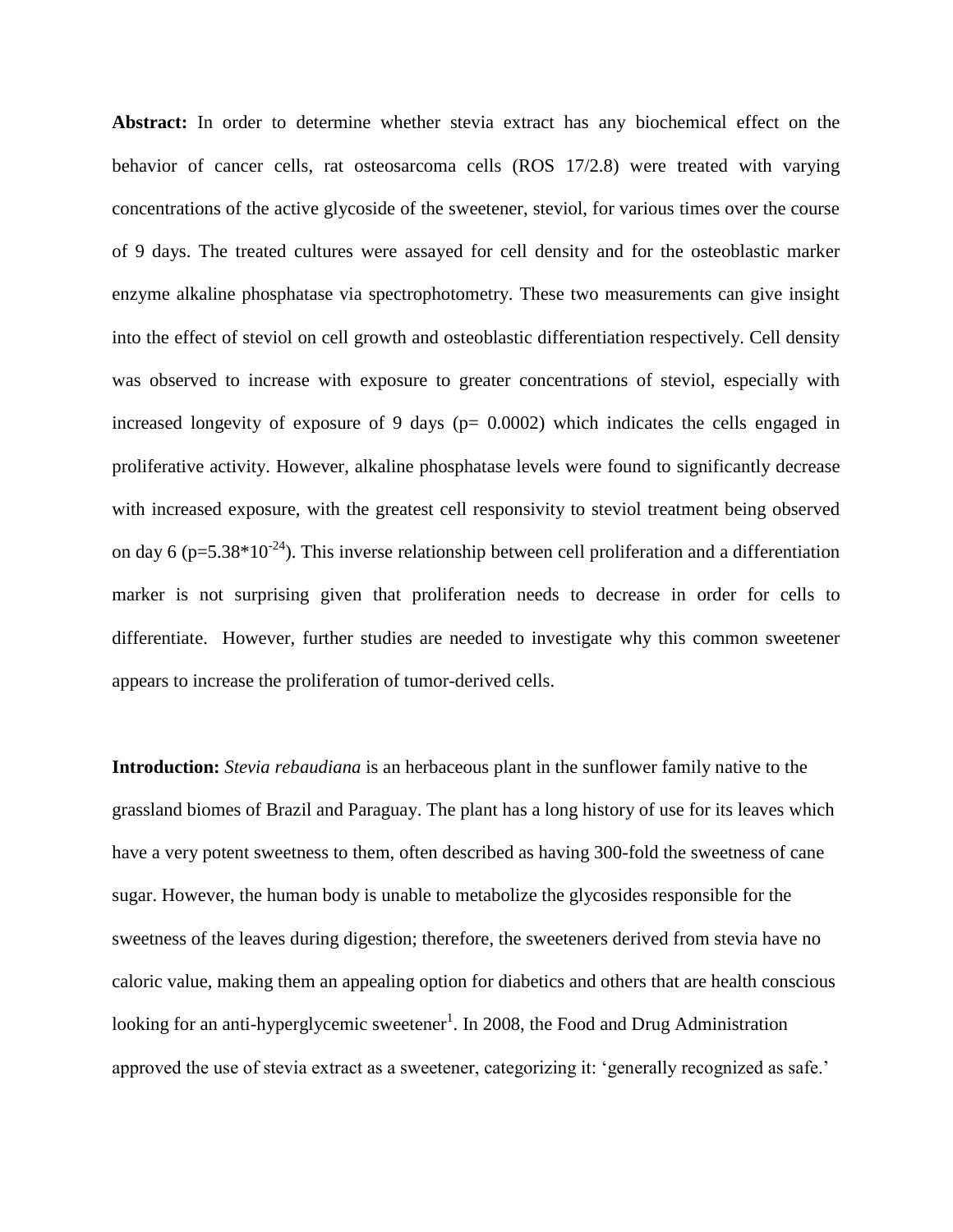Amidst the increased interest and simultaneous skepticism of naturopathy, compounds hailed as 'natural' have been exploding in their use while being scrutinized by researchers to thoroughly examine their biochemical impacts. Most research has not only further validated the safety of the sweetener but has also discovered some potential health benefits of consuming stevia tied to its anti-cariogenic, antioxidant, and anti-inflammatory properties<sup>2</sup>. During a study testing toxicological safety of long-term consumption, researchers observed the germline cells and performed micronuclei assays on the bone marrow of mice fed steviol—the active glycoside in stevia leaves—in search of genotoxicity and carcinogenic properties of the extracts. Micronuclei assays quantify the amount of chromosomal damage in cells and no notable results were found linking stevia to any mutagenic behavior based on the assays<sup>3</sup>. This result is in line with the FDA's classification of stevia, but some studies go as far as to suggest that steviol has cancer suppression properties. One study was performed to look for antiproliferative effects of varying types of cancer cells including cervical cancer cells, colon cancer cells, and pancreatic cancer cells. The study not only observed a treatment effect, the researchers also proposed a potential mechanism for the cytotoxicity of the stevia extract on the cancer cells theorizing that the extracts have CDK4 inhibitory properties. CDK4, a protein that regulates cell division, can decrease proliferation when in underabundance. Furthermore, CDK4 has been observed by several studies to be reduced in the presence of polyphenols which exist in stevia extracts leading to the suggestion that the polyphenols in the sweetener were responsible for suppressing cell division in the cancer cells<sup>4</sup>. While these findings support the notion that the natural sweetener is not only safe for consumption, but also has curative properties, a very small but noteworthy fraction of the literature negates these discoveries. A paper published in the Department of Medicinal Chemistry and Pharmacognosy found that metabolically active steviol was actually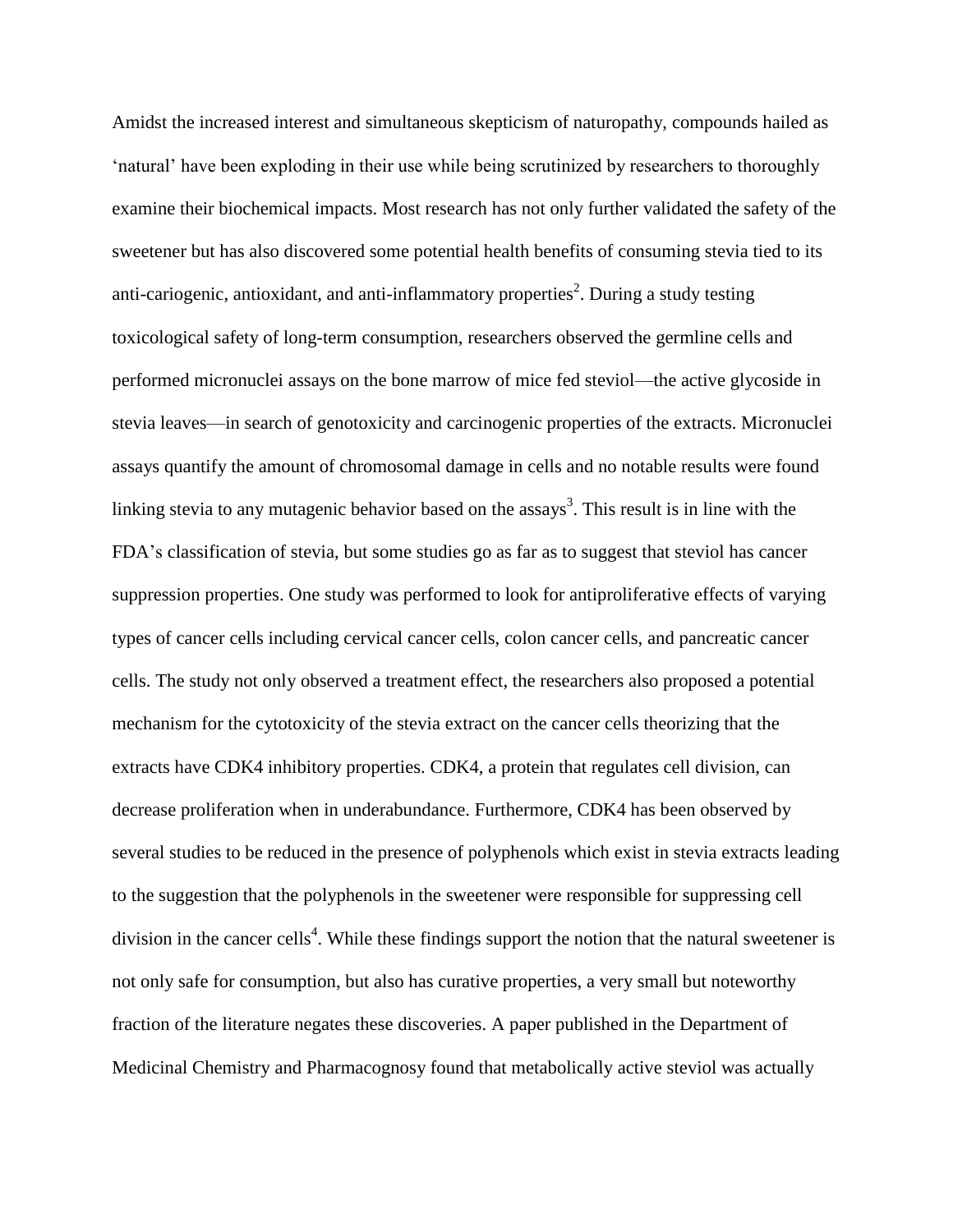mutagenic to the liver cells of Aroclor 1254-pretreated rats<sup>5</sup>. As aforementioned, the property of stevia as a zero-calorie sweetener can be attributed to the fact that steviol cannot actually be metabolized into energy by most digestive systems. Therefore, while the results of the study are not entirely relevant in the context of stevia consumption, it does warrant further insight into the genotoxicity of a potentially mutagenic compound.

The objective of the following study is to attempt to discover any effects of the glycoside of stevia extract, steviol, on the differentiation of rat osteosarcoma cells. The cells in media will be exposed to varying doses of steviol over a several days and observed at various points during the incubation period. Alkaline phosphatase and general protein assays were performed on the cells to look an indicators of cell health. The cells were also fixed in methanol and stained with crystal violet to estimate cell number and compare to the assays to gauge correspondence of cell density and protein levels. Ultimately, this study will serve to provide clearer insight into the genotoxicity of such a widely used sweetener.

## **Materials and Methods:**

**Trial 1:** Store bought stevia extract packets were purchased and a single packet of 0.8g of solid stevia was dissolved—heated and vortexed—in 10mL phosphate buffered saline. Stock of rat osteosarcoma cells in 10% fetal bovine serum were trypisinized while the approximate number of cells were counted in order to distribute  $10,000$  cells/cm<sup>2</sup> in three 24-well trays and three 12well trays. Each tray had three conditions of stevia exposure at approximate food grade concentrations of  $13\mu$ M,  $80\mu$ M, and  $130\mu$  labeled 'low,' 'medium,' and 'high' concentrations respectively. Each well was filled with 10,000 cells/cm<sup>2</sup> and the amount of MEM $\alpha$  with 10% fetal bovine serum (as a media) and stevia solution to create the aforementioned concentrations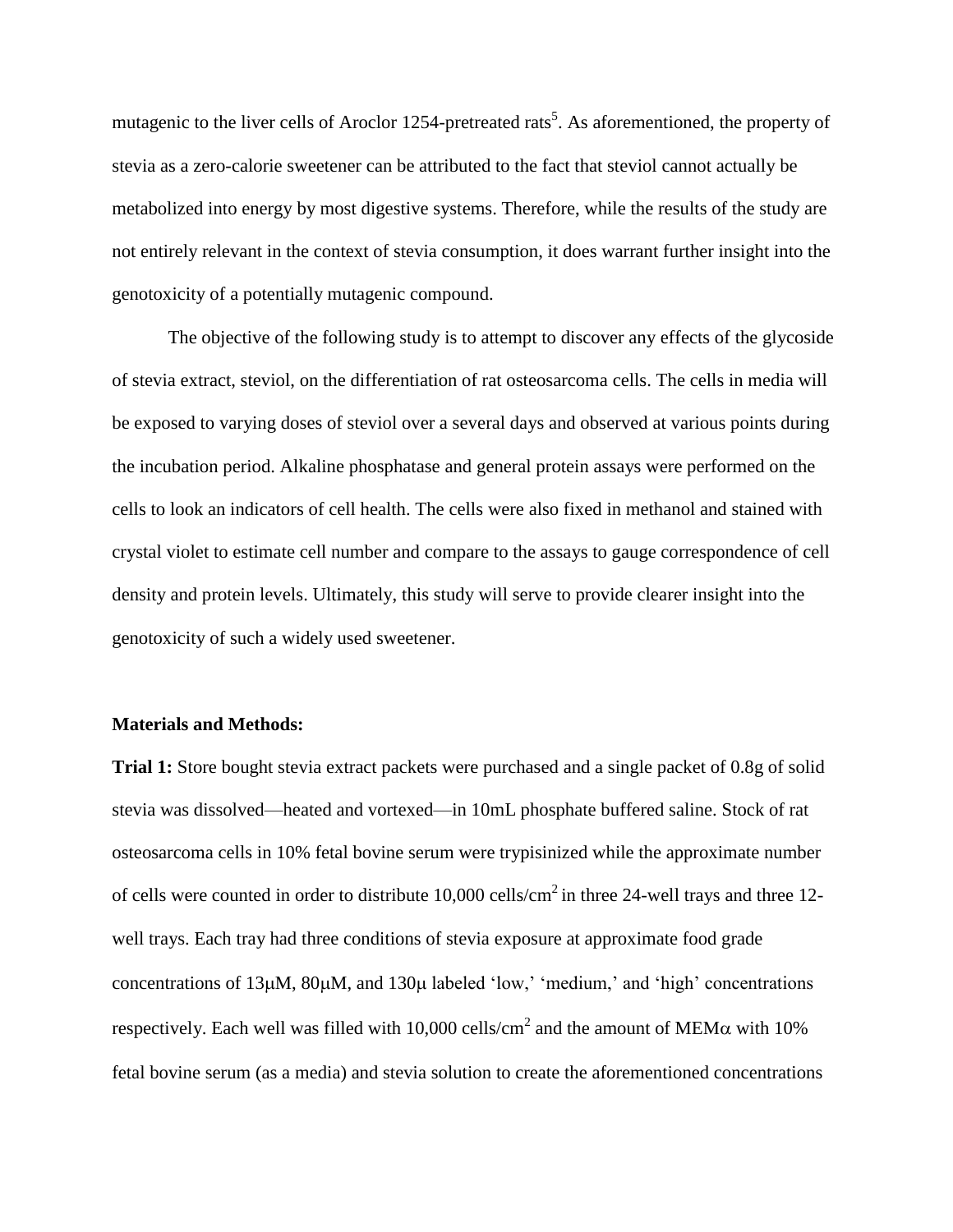along with a vehicle condition with  $130\mu$ M saline instead of stevia. The trays were then allowed to incubate while being fed with fresh media and stevia solution every 3 days while one 24-well and one 12-well tray was harvested every six days. When harvested, both trays were dumped, and the cells were rinsed with phosphate-buffered saline. Cold methanol was poured into the 12 well trays and allowed to sit ~10 minutes before being dumped and allowed to airdry until ready to analyze.  $250\mu L$  of alkaline phosphatase lysis buffer was added to each of the wells in the  $24$ well trays and left to sit for 20 minutes before being placed in a -70<sup>o</sup>C freezer until ready to analyze. After harvesting all six trays, 500µL of Hardy's crystal violet was added to each well of the 12-well trays and allowed to sit on a rocking platform for at least 15 minutes to stain the Ros cells before being dumped and rinsed thoroughly with deionized water and left to dry overnight. Subsequently, 500µL methanol was added to each well of stained cells and allowed on rocking platform for at least an hour. On a 96-well tray,  $50\mu L$  of the solution from the vehicle, low, medium, and high conditions of the 12-well trays were micropipetted, sorted by day of harvest (day 6 or 12) along with a column of  $100\mu L$  pure methanol serving as a blank. The absorbance of the tray was read under a spectrophotometer at 570nm and the results were recorded. The 24 well trays were removed from the -70°C freezer allowed to thaw inside a 37°C incubator. On a new 96-well tray, 50µL of AP lysis buffer was added to the wells corresponding to different treatment conditions of the 24-well trays and on a separate column representing blanks for the spectrophotometer. 5µL of each treatment condition—vehicle, low, medium, and high—was added to the 96-well tray along with  $50\mu$ L para-nitrophenylphosphate (PNPP) substrate (onto treatment conditions and blanks). The tray was allowed to sit for a minute to let the reaction proceed and for the solution to turn a light-yellow color before being placed in the spectrophotometer and having the absorbance read at 405nm; the results were recorded. A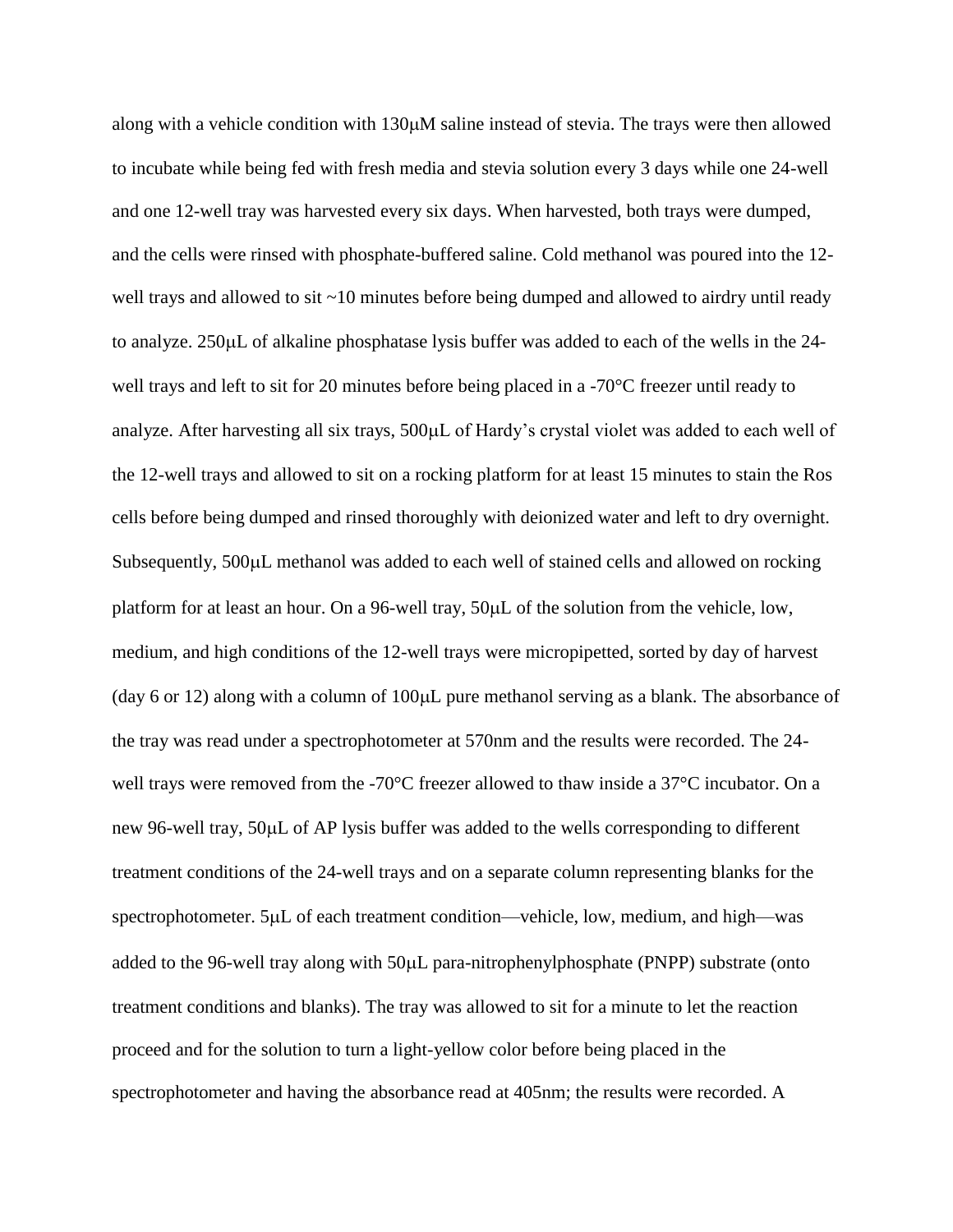protein assay was also performed on the 24-well tray using the BioRad DC Protein Assay Kit.  $10\mu$ L of the treated media from the tray was placed on a new 96-well tray. A series of protein solutions of known concentrations of 0.3mg/mL, 0.6mg/mL, 0.9mg/mL, 1.2mg/mL, and 1.5mg/mL was placed down a column on the 96-well tray to create a standard curve. In a vial, 1mL of reagent 'A' was mixed with  $20\mu$ L of reagent 'S' in a vial and  $25\mu$ L of this solution was placed with the wells with either the standard curve or treatment conditions. Finally,  $200\mu L$  of reagent 'B' was placed in all of the wells; the reaction was given time to take place and turn into a light-purple color. The absorbance was read in a spectrophotometer at 700nm; the results were recorded.

**Trial 2:** A second round of experiments was performed on a fresh batch of rat osteosarcoma cells except with steviol—the active glycoside in stevia extract. 5mg of steviol was dissolved in ethanol to create a 10mM solution. This vial was used as a stock for the remaining trials. The solution was poured into three separate vials and further diluted to 0.1mM, 1mM, and 10mM to create the low, medium, and high concentrations respectively. The concentrations were further diluted in cells in media to create overall concentrations of  $0.1\mu$ M,  $1\mu$ M, and  $10\mu$ M; a vehicle condition of 10 $\mu$ M ethanol was also created. The procedure of the steviol trial was otherwise identical to the aforementioned stevia extract trial with two 12-well trays and two 24-well trays fed every 3 days and harvested every 6 days for cell number, alkaline phosphatase activity assay, and protein assay. Absorbances were recorded.

**Trial 3:** Conditions were shifted in the third trial to add a 'very high' concentration. Ten-fold the volume of the 'high' condition was placed in the 'very high' condition making the addition of a second vehicle with ten-fold the volume of ethanol obligatory. The frequency of harvest was also changed to create a more diligent schedule of monitoring biochemical activity of the cells.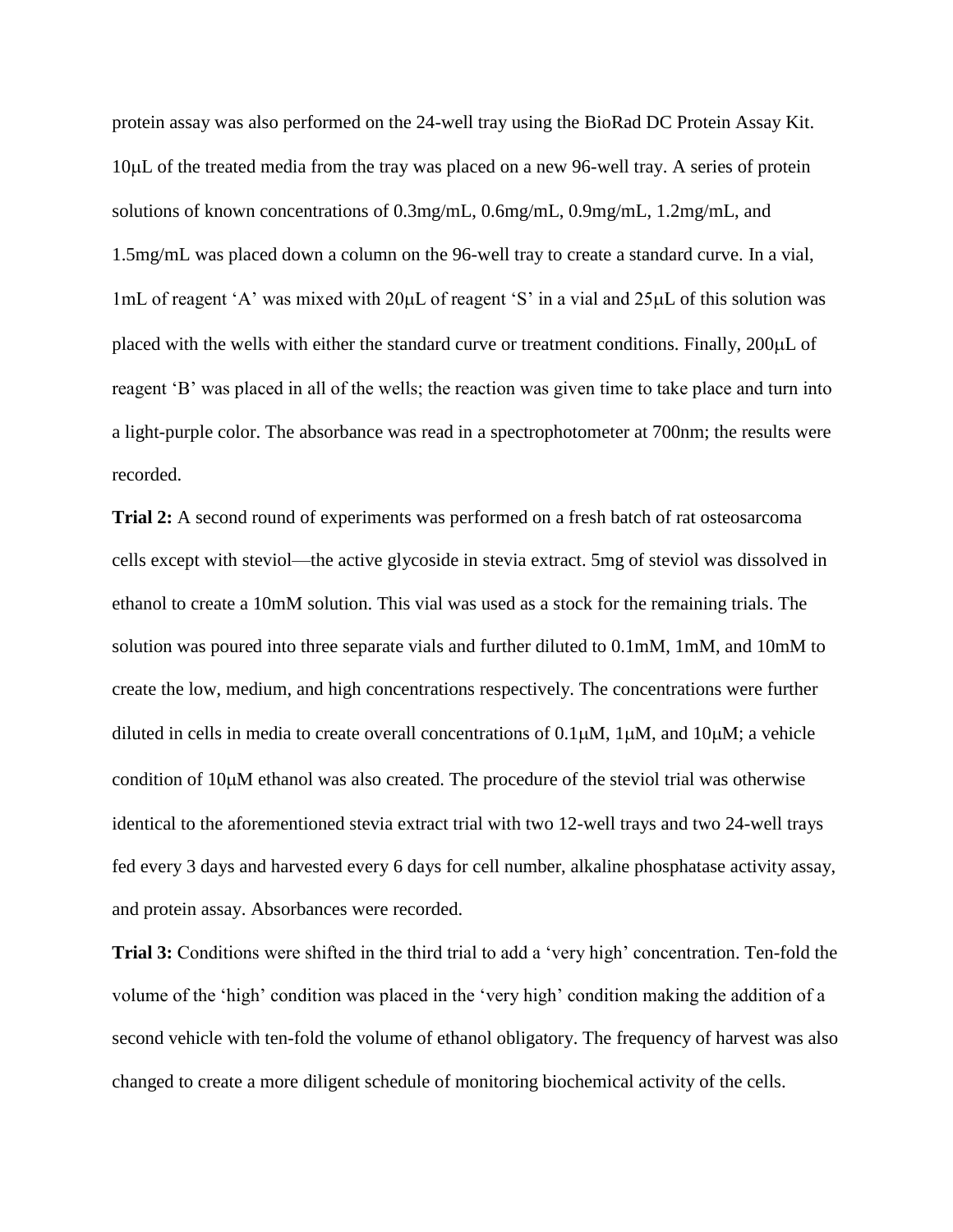Therefore, for this trial there were six 12-well trays and six 24-well trays with two of each harvested every three days while the remaining trays were fed with fresh steviol in media for a total of nine days. The remaining procedure was identical to the last trial and all the pertinent assays were performed and absorbances were read and recorded.

**Trial 4:** A final trial was performed completely identical to the last to confirm reproducibility of results.

## **Results:**

Averages were taken for all of the absorbance readings for each separate day and treatment condition. These averages were then graphed out for all of the trials but are presented below for the fourth trial (Figures 1-6):

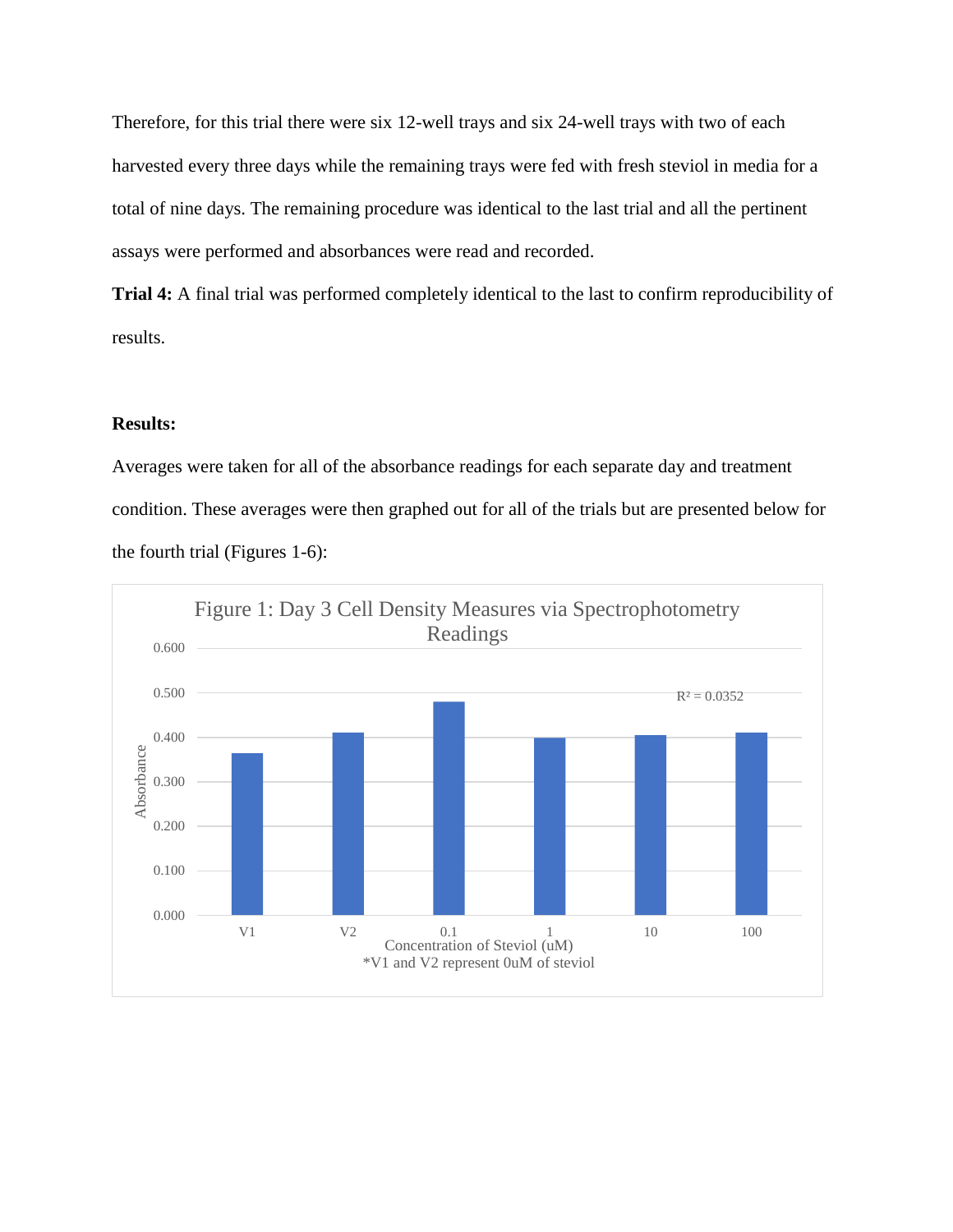

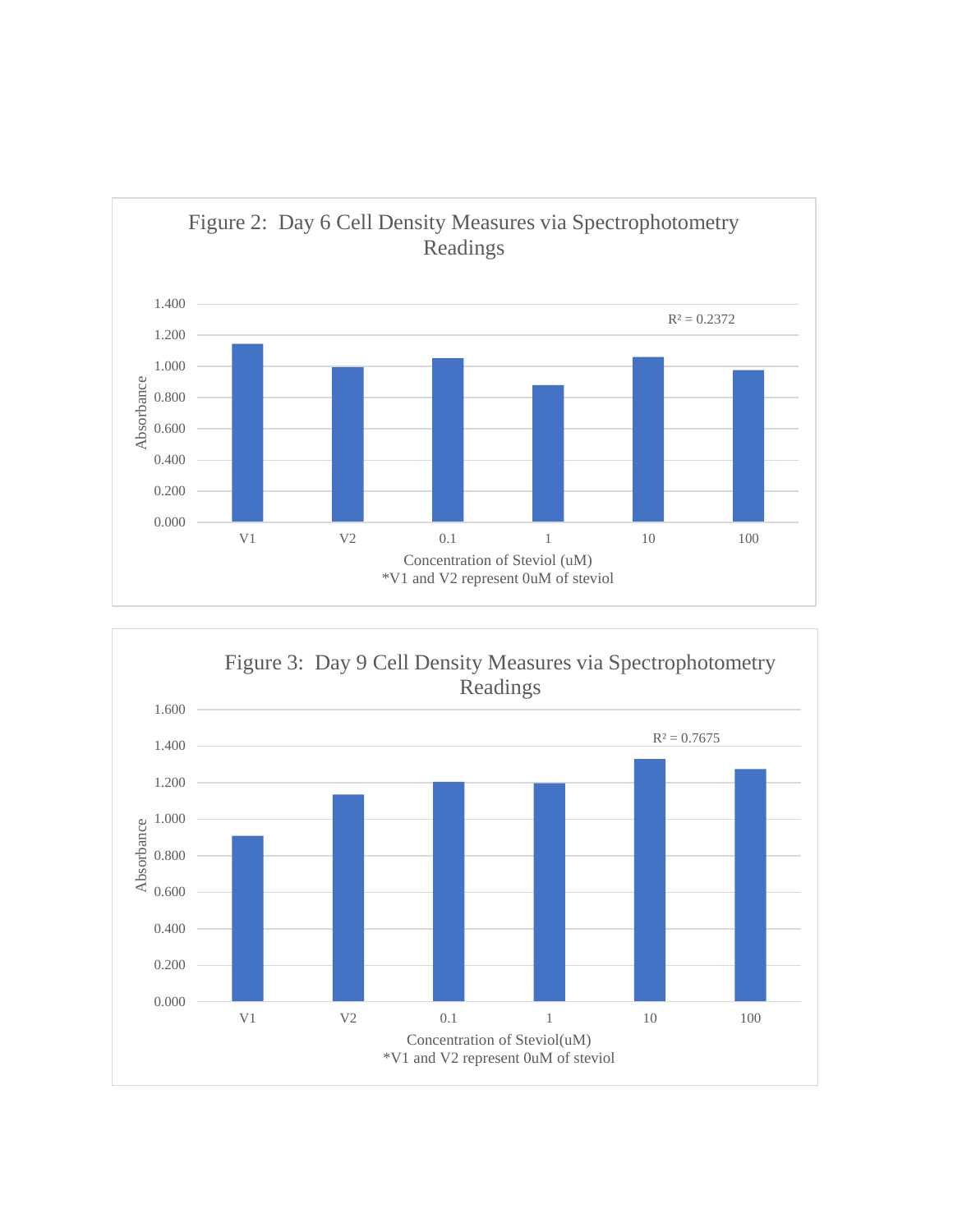

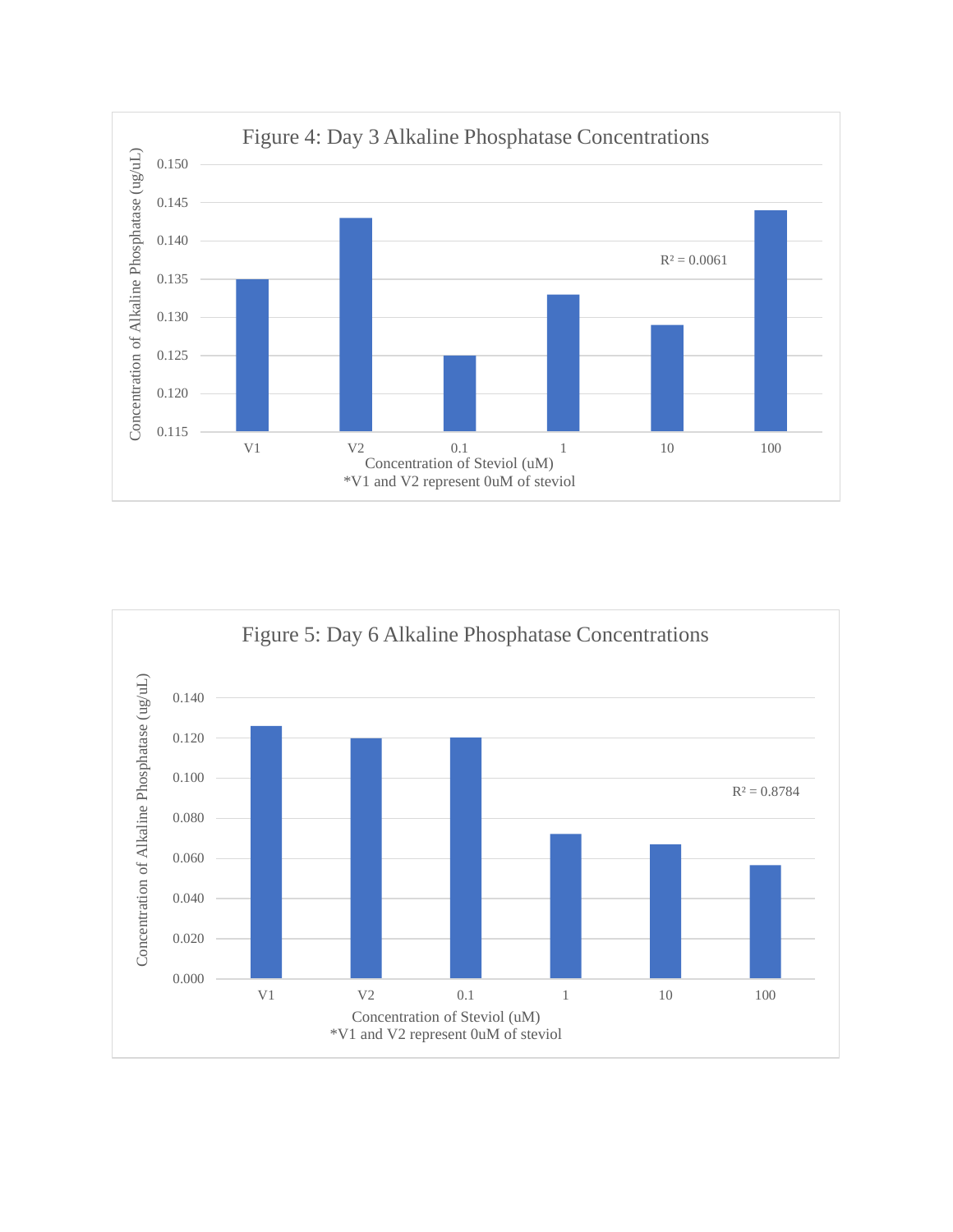

The crystal violet staining and cell density readings (Figures 1-3) exemplify inconsistent data that suggests that steviol did not have significant proliferative effect on the osteosarcoma cells. Figure 3 for the cell density of the wells at day 9 did, however, demonstrate a visible trend of increasing cell number with increasing concentration but the correlation was slight ( $R^2$ =0.7675) but worth noting as several other trials showed the same vague trend. The reading for cell density on the second trial is especially noteworthy as the data obtained correlation values of  $R^2$  =0.9643,  $R^2$  =0.9041,  $R^2$  =0.7643, for day 3, 6, and 9 respectively—all relatively high values and suggestive of a treatment effect. However, these results were inconsistent and not reproducible in other trials which mitigates any observable trends in trial 2. For the protein assay, a standard curve of samples with known concentrations allowed the absorbances of the assay to be converted to actual protein concentrations. The alkaline phosphatase spectrophotometry readings were divided by its corresponding concentration from the obtained protein assay to calculate a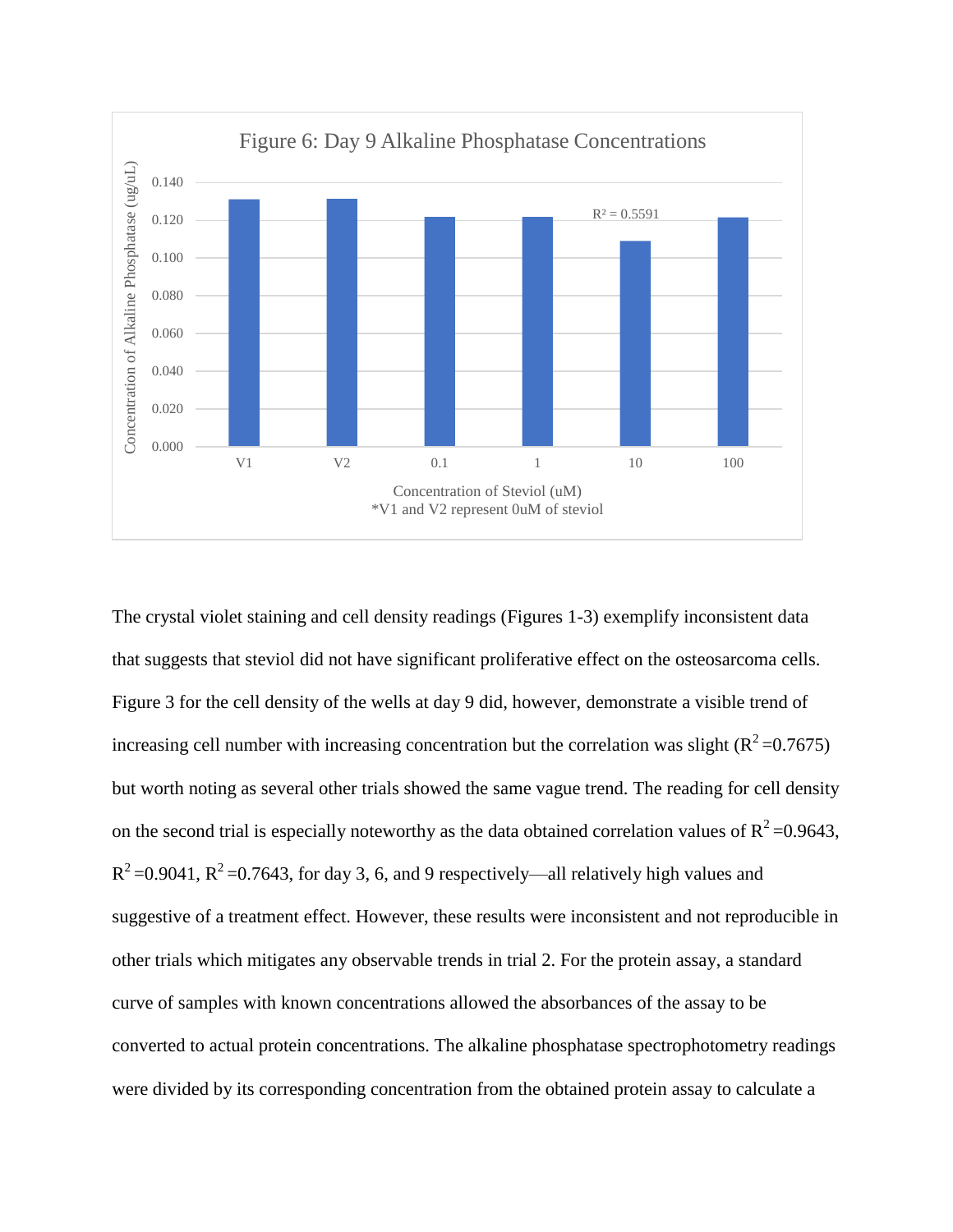measure of alkaline phosphatase concentration per total protein concentration. These alkaline phosphatase levels were additionally averaged out for individual days and treatment conditions and graphed out for Figures 4-6. The day 3 alkaline phosphatase levels varied considerably from each treatment condition in no particular direction. However, day 6 presents more stable variability which a noticeable decrease in enzyme levels with concentrations indicating a possibility of a negatively correlated treatment effect ( $R^2 = 0.88$ ).

To further analyze whether differences in alkaline phosphatase concentration and cell density between the varying steviol concentrations were significant enough to support the notion of a treatment effect, an analysis of variance was performed. The differences between the two controls were not statistically significant enough to warrant reason to believe that the tenfold ethanol concentration in 'very high' concentration is enough to cause a treatment effect independent of the steviol. This allows for appropriate comparison of all the treatment conditions to each other and to any of the controls. Cell density in the wells of the trays naturally increased with the progression of days but an actual change within treatment groups was sparsely found throughout each individual day and was more prominent on day 9. Nonetheless, the data was significant enough ( $p= 2.0*10^{-4}$ ) in day 9 to provide evidence that counters Lopez et al. and his findings on the antiproliferative effects of steviol. Variance between treatment groups in the alkaline phosphatase assays were much more notable with day 6 demonstrating a treatment effect that negates the aforementioned the results of steviol on cell density—a decrease in alkaline phosphatase ( $p=5.38*10^{-24}$ ). Results were inconsistent among the day 3, 6, and 9 but do not severely contradict the evidence that steviol could be associated with increased alkaline phosphatase concentrations.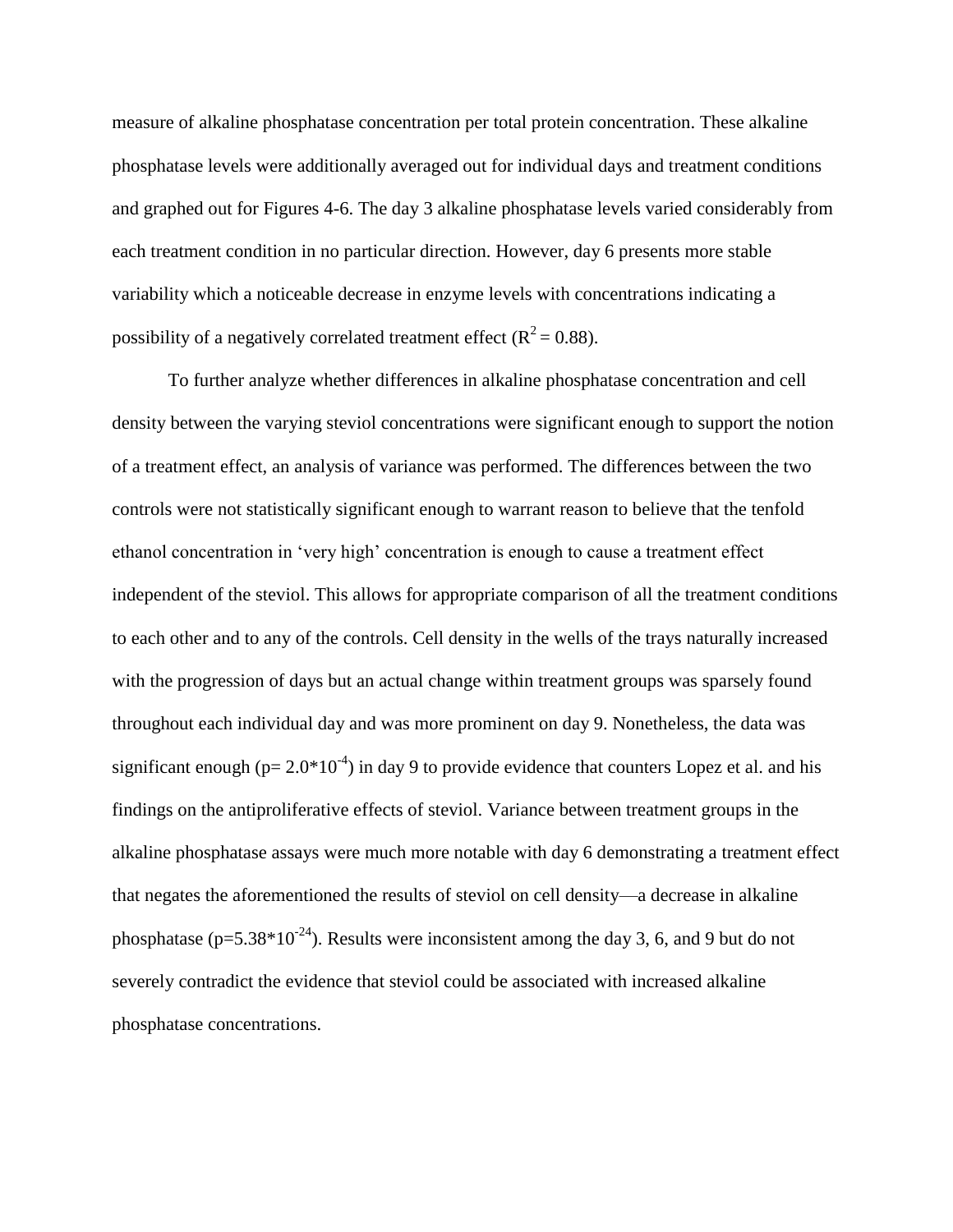**Discussion:** Given that the studied cells are bone tumor cells, alkaline phosphatase serves as an important indicator of their health and activity. This enzyme is particularly prominent in bone cells as it is released when osteoblasts differentiate into osteoclasts; therefore, it is associated with bone cell differentiation and proliferation<sup>6</sup>. It would be anticipated that the osteosarcoma cells would observe relatively higher levels of alkaline phosphatase and the control group of the experiment—vehicles 1 and 2—serve to simulate a baseline of the culture's enzyme levels. A statistically significant lowering of alkaline phosphatase levels was observed in the cells after 6 day of treatment. On the other hand, the results for day 3 is unsurprisingly insignificant which can be explained by the lack of longevity of exposure to steviol. On day 9, the data was still statistically significant but less exaggerated than the day 6 results perhaps because the cells became less responsive with continued exposure. There is an ultimate decrease of alkaline phosphatase levels with an increase in concentration of steviol which partly corroborates the research of Lopez et al. which theorized that steviol selectively inhibits CDK4 activity in cancer cells, reducing their division. If such a mechanism was true, then the lowering of alkaline phosphatase in cells exposed to stevia extract and its glycosides would be anticipated. However, this biochemical mechanism comes to question when addressing the results for the amount of cell density in the wells, which appeared to increase with higher exposure to steviol by day 9. Given the low p value of the variance between the control and the treatment groups, the results are hard to ignore and though they do not completely negate the possibility of steviol's cytotoxicity to cancer cells, they do negate the suggested mechanism of Lopez et al. Since the results suggest that steviol slowed the differentiation of the osteosarcoma cells, the drug might have some role in slowing mutations that would otherwise further increase mutation rates of cancer cells. This might be due to the fact that stevia extract has theorized by many studies to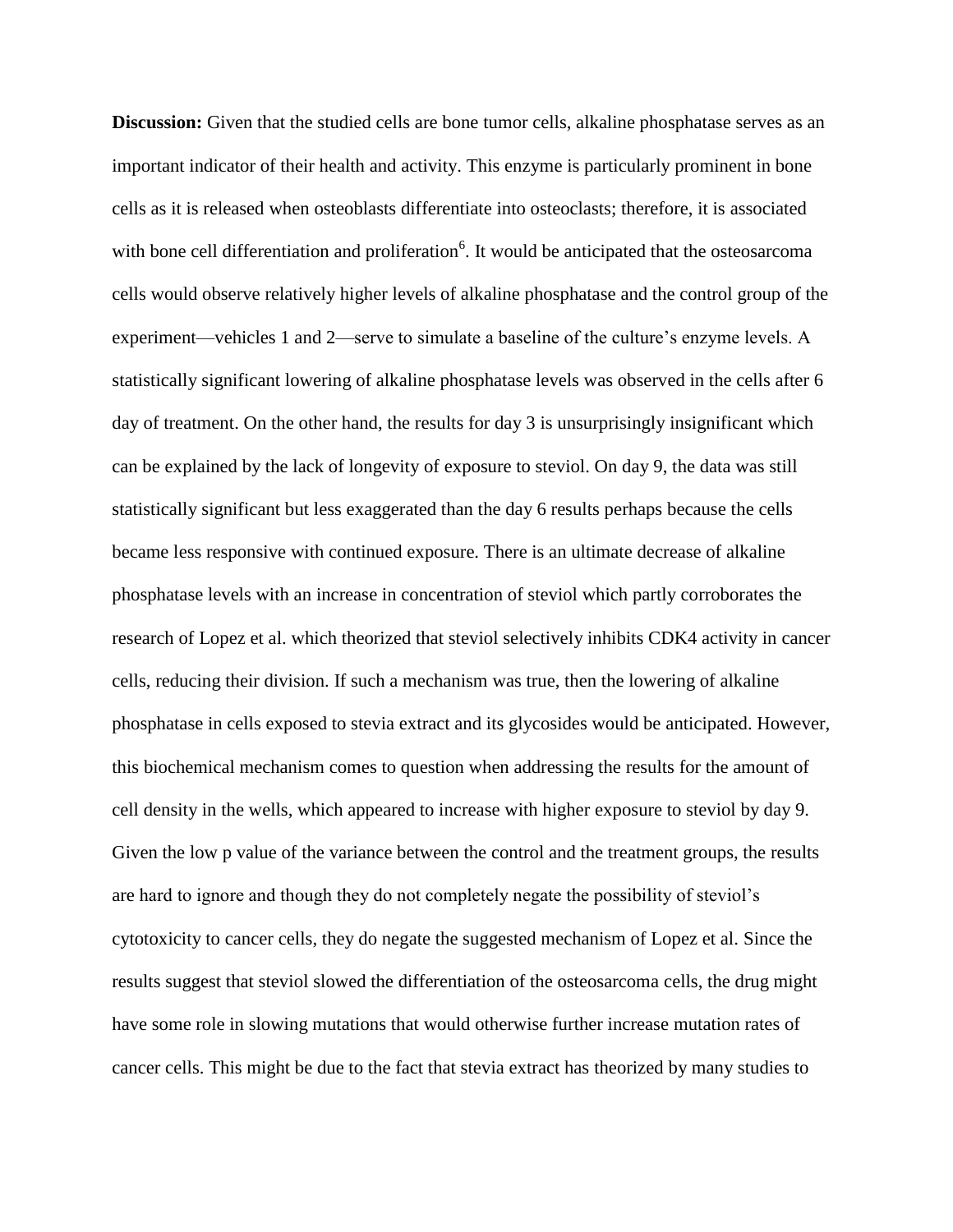have antioxidant properties<sup>2</sup>. Antioxidants reduce the presence of free radicals from the body and since free radicals have the potential to damage DNA, they also contain the ability to disrupt gene expression in ways that increase abnormal differentiation of cancer cells. Therefore, the steviol may have reduced the alkaline phosphatase levels of the osteosarcoma cells by eliminating free radicals that were stimulating rampant differentiation in the control group. However, several studies have recently come out stating that antioxidants might play a role in increasing cancer metastasis—that is the growth and spreading of cancer cells<sup>7</sup>. The mechanism that was posed to explain this was that the free radicals removed by antioxidants may also be creating an environment of oxidative stress that inhibits their growth<sup>8</sup>. Consequently, antioxidants are beneficial to the healthy but can be fatal to those who already have tumors. Therefore, the effects of steviol on the rat osteosarcoma can be more readily explained by its antioxidant properties as opposed to the suggested CDK4 inhibitor properties not only because it explains the seemingly contradictory effects but also because steviol is more widely recognized as an antioxidant than it is an a CDK4 inhibitor. Furthermore, attributing the results to antioxidant properties provides an explanation as to how the osteosarcoma cells proliferated without differentiating much; eliminating free radicals reduced genetic damage of cells resulting in less differentiating but also reduced the oxidative stress necessary to suppress the cancerous cells. Essentially, the cells proliferated with less differentiation than what is normally anticipated in cancer cells. However, it is important to note that this study was done on a microscopic scale on rat cells—though the concentrations were chosen to simulate exposure to steviol through normal consumption, no definitive conclusions can be made regarding this study on humans or even live rats. The sweetener has been widely used after its classification as safe in 2008 by the FDA and there has been no adverse effects of its large-scale use. Nonetheless, these results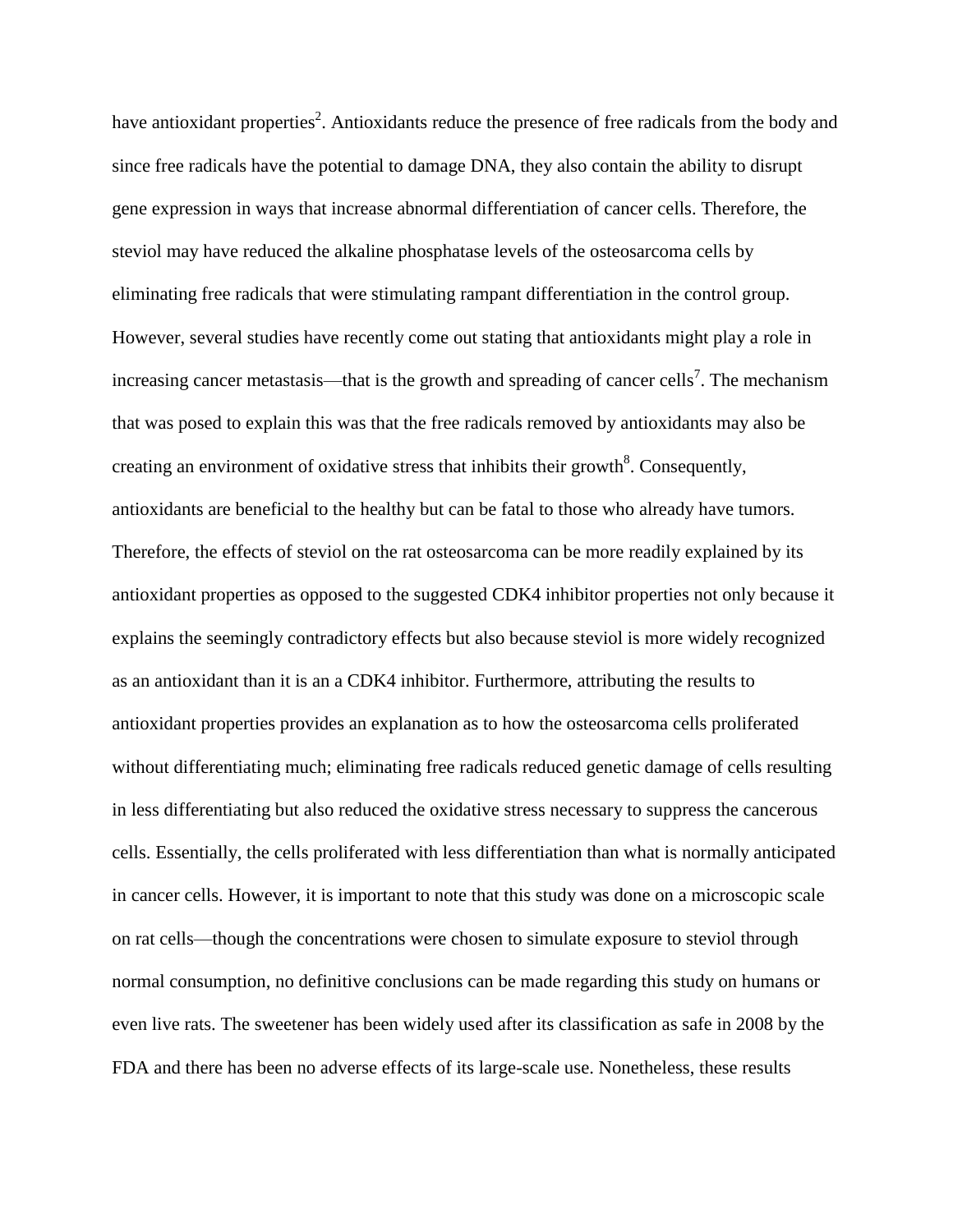should be enough to urge other researchers to attempt to reproduce the results of the study through varying conditions to attempt to isolate the effects of steviol on cancer cells. Whether the change can be attributed to antioxidant properties, CDK4 inhibition, or any other potential mechanism, any compound that can alter the biochemical activity of cancer cells is worth exploring when there is a high demand for research in the field of cancer treatment.

**Conclusion:** There is no reason to believe that the results from the exposure of rat osteosarcoma cells to the glycoside of stevia extract should discourage or encourage consumption of the sweetener. The sweetener is a putative non-glycemic natural sweetener that does not have any of the appetite-stimulating effects as artificial sweeteners such as aspartame and erythritol do. Therefore, it provides the 9% of Americans living with type 2 diabetes to carry out their diets with only a simple substitution. In the meantime, studies on stevia extract and steviol warrant inclusion into the field of medical research pertaining to cancer treatments. Being that 38.4% of the entire population will get cancer at some point in their lives, this affliction is an epidemic that is difficult and currently expensive to treat. Though natural remedies often hold stigmas, there is no reason not to explore an option even if its effects are minimal. If steviol can decrease differentiation of cancer cells—as demonstrated by the reduced alkaline phosphatase in the osteosarcoma cells—than it can slow down the progression and damage that can be done by cancer cells in those already diagnosed. Furthermore, to combat its proliferative effects, the natural compound could be synthetically altered to reduce differentiation without encouraging further division of cells. Whether or not these options hold any merit, it nonetheless opens the discussion up to future researchers in hopes of controlling the outcomes of one of the most rampant and merciless diseases.